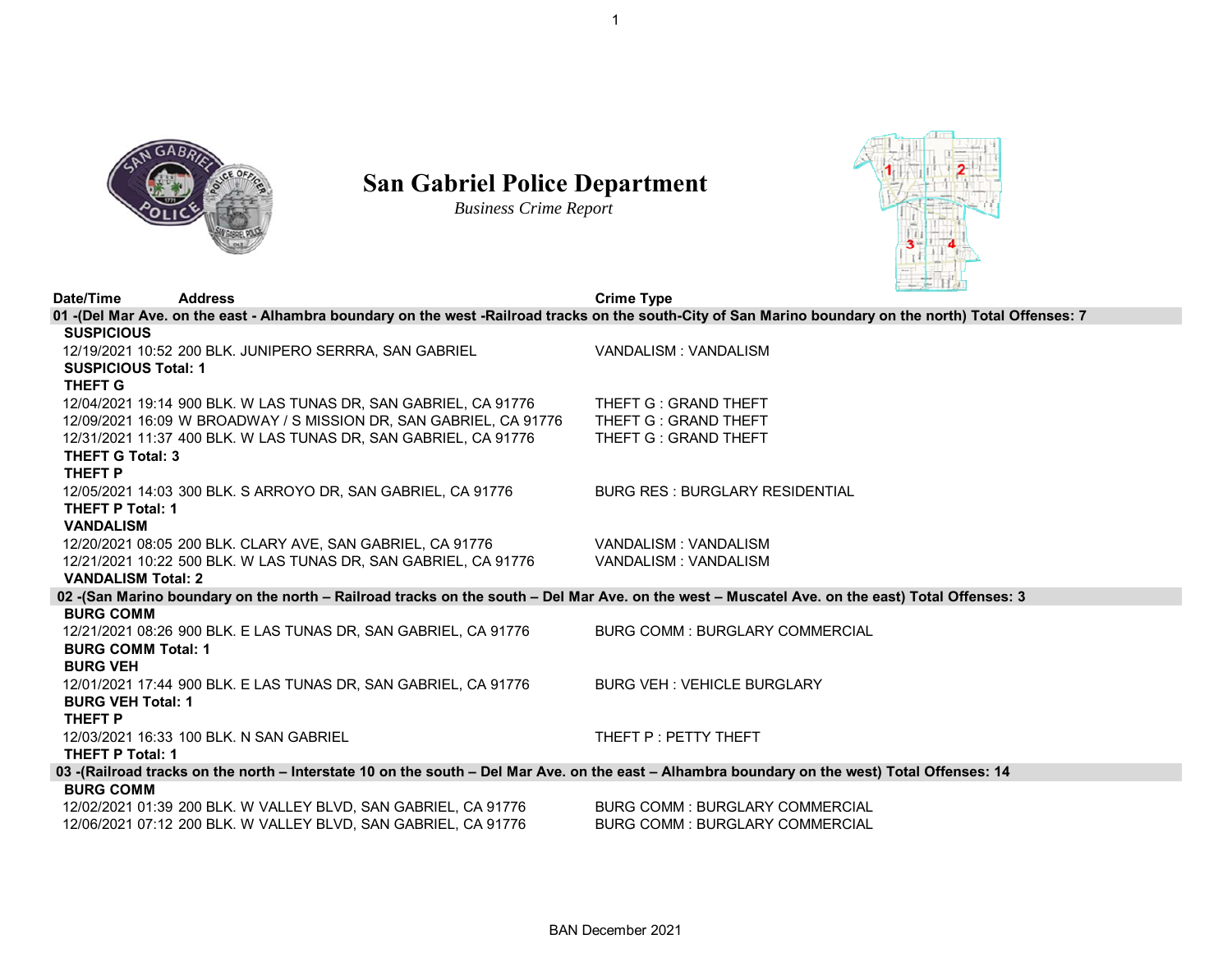|  | BAN December 2021 |  |  |
|--|-------------------|--|--|
|--|-------------------|--|--|

| 12/31/2021 09:01 200 BLK. W VALLEY BLVD, SAN GABRIEL, CA 91776                                                            | <b>BURG COMM: BURGLARY COMMERCIAL</b> |
|---------------------------------------------------------------------------------------------------------------------------|---------------------------------------|
| <b>BURG COMM Total: 4</b>                                                                                                 |                                       |
| <b>BURG VEH</b>                                                                                                           |                                       |
| 12/01/2021 19:22 100 BLK. W VALLEY BLVD, SAN GABRIEL, CA 91776                                                            | <b>BURG VEH: VEHICLE BURGLARY</b>     |
| 12/07/2021 17:45 200 BLK. W VALLEY BLVD, SAN GABRIEL, CA 91776                                                            | <b>BURG VEH: VEHICLE BURGLARY</b>     |
| 12/15/2021 18:22 200 BLK. W VALLEY BLVD, SAN GABRIEL, CA 91776                                                            | <b>BURG VEH: VEHICLE BURGLARY</b>     |
| 12/15/2021 19:26 300 BLK. W VALLEY BLVD, SAN GABRIEL, CA 91776                                                            | <b>BURG VEH: VEHICLE BURGLARY</b>     |
| 12/24/2021 11:09 400 BLK. W VALLEY BLVD, SAN GABRIEL                                                                      | <b>BURG VEH: VEHICLE BURGLARY</b>     |
| 12/31/2021 19:54 100 BLK. W VALLEY BLVD, SAN GABRIEL, CA 91776                                                            | <b>BURG VEH: VEHICLE BURGLARY</b>     |
| <b>BURG VEH Total: 6</b>                                                                                                  |                                       |
| <b>ID THEFT</b>                                                                                                           |                                       |
| 12/19/2021 14:12 1000 BLK. S DEL MAR AVE, SAN GABRIEL, CA 91776                                                           | ID THEFT : IDENTITY THEFT             |
| <b>ID THEFT Total: 2</b>                                                                                                  |                                       |
| THEFT P                                                                                                                   |                                       |
| 12/12/2021 19:54 200 BLK. W VALLEY BLVD, SAN GABRIEL, CA 91776                                                            | THEFT G : GRAND THEFT                 |
| <b>THEFT P Total: 1</b>                                                                                                   |                                       |
| <b>VANDALISM</b>                                                                                                          |                                       |
| 12/23/2021 13:17 300 BLK. W NEWBY AVE, SAN GABRIEL, CA 91776                                                              | VANDALISM: VANDALISM                  |
| 12/29/2021 09:57 500 BLK. W VALLEY BL, SAN GABRIEL, CA 91776                                                              | VANDALISM: VANDALISM                  |
| <b>VANDALISM Total: 3</b>                                                                                                 |                                       |
| 3 Total: 22                                                                                                               |                                       |
| 04 -(Railroad tracks on the north - Interstate 10 on the south - Del Mar Ave. on the west - Rubio Wash on the east) Total |                                       |
| <b>BURG COMM</b>                                                                                                          |                                       |
| 12/02/2021 08:18 300 BLK. E VALLEY BLVD, SAN GABRIEL, CA 91776                                                            | <b>BURG COMM: BURGLARY COMMERCIAL</b> |
|                                                                                                                           |                                       |

12/06/2021 11:12 200 BLK. VALLEY BLVD, SAN GABRIEL, CA 91776 BURG COMM : BURGLARY COMMERCIAL

2

## **04 -(Railroad tracks on the north – Interstate 10 on the south – Del Mar Ave. on the west – Rubio Wash on the east) Total Offenses: 20**

|                                                                      | BURG COMM : BURGLARY COMMERCIAL       |
|----------------------------------------------------------------------|---------------------------------------|
| 12/05/2021 15:57 1600 BLK. S SAN GABRIEL BLVD, SAN GABRIEL, CA 91776 | <b>BURG COMM: BURGLARY COMMERCIAL</b> |
| 12/07/2021 04:38 800 BLK. E MISSION RD, SAN GABRIEL, CA 91776        | BURG COMM : BURGLARY COMMERCIAL       |
| 12/19/2021 07:46 700 BLK. E VALLEY BL, SAN GABRIEL, CA 91776         | <b>BURG COMM: BURGLARY COMMERCIAL</b> |
| 12/27/2021 16:21 900 BLK. E VALLEY BLVD, SAN GABRIEL, CA 91776       | <b>BURG COMM: BURGLARY COMMERCIAL</b> |
| 12/29/2021 08:04 1800 BLK. S DEL MAR AVE, SAN GABRIEL                | <b>BURG COMM: BURGLARY COMMERCIAL</b> |
| <b>BURG COMM Total: 6</b>                                            |                                       |
| <b>BURG VEH</b>                                                      |                                       |
| 12/03/2021 22:24 100 BLK. E VALLEY BL                                | <b>BURG VEH: VEHICLE BURGLARY</b>     |
| 12/15/2021 19:11 100 BLK. E VALLEY BL                                | <b>BURG VEH: VEHICLE BURGLARY</b>     |
| 12/15/2021 19:58 100 BLK, E VALLEY BLVD, SAN GABRIEL                 | <b>BURG VEH: VEHICLE BURGLARY</b>     |
| 12/26/2021 15:29 300 BLK. E VALLEY BLVD, SAN GABRIEL, CA 91776       | <b>BURG VEH: VEHICLE BURGLARY</b>     |
| 12/31/2021 21:43 1500 BLK. S SAN GABRIEL BLVD, SAN GABRIEL, CA 91776 | <b>BURG VEH: VEHICLE BURGLARY</b>     |
| <b>BURG VEH Total: 9</b>                                             |                                       |
| <b>GTA</b>                                                           |                                       |
| 12/25/2021 15:37 600 BLK. E VALLEY BLVD, SAN GABRIEL, CA 91776       | <b>GTA: VEHICLE THEFT</b>             |
| 12/30/2021 02:54 1900 BLK. S DEL MAR AVE, SAN GABRIEL, CA 91776      | <b>GTA: VEHICLE THEFT</b>             |